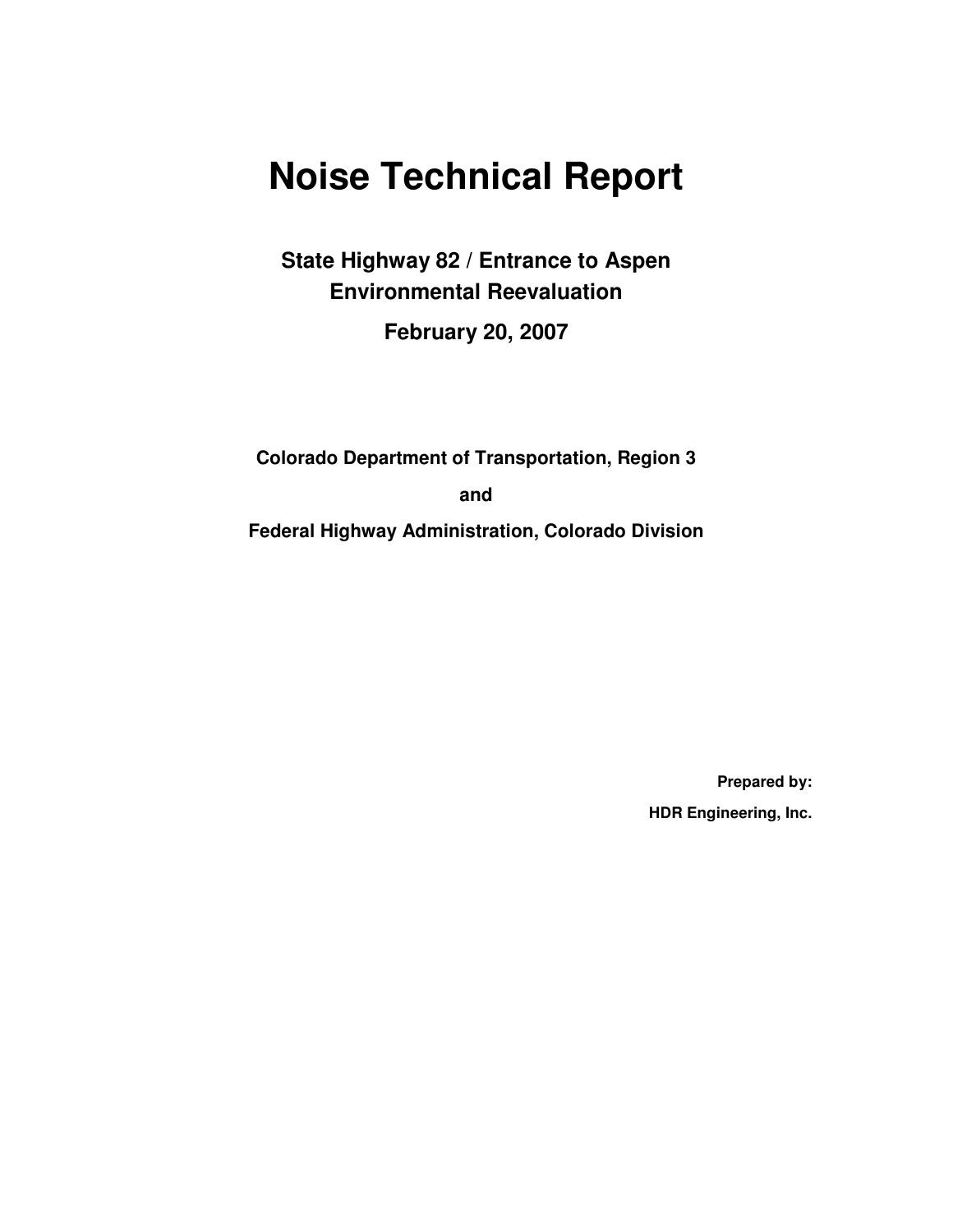#### **Contents**

| 1.0 |  |  |
|-----|--|--|
|     |  |  |
| 2.0 |  |  |
| 3.0 |  |  |
| 4.0 |  |  |
| 5.0 |  |  |
| 6.0 |  |  |

#### **Tables**

| Table 2-1 Existing (1997) and Projected Noise Levels at New Sensitive Receivers along Preferred |
|-------------------------------------------------------------------------------------------------|
|                                                                                                 |
|                                                                                                 |

### **Figures**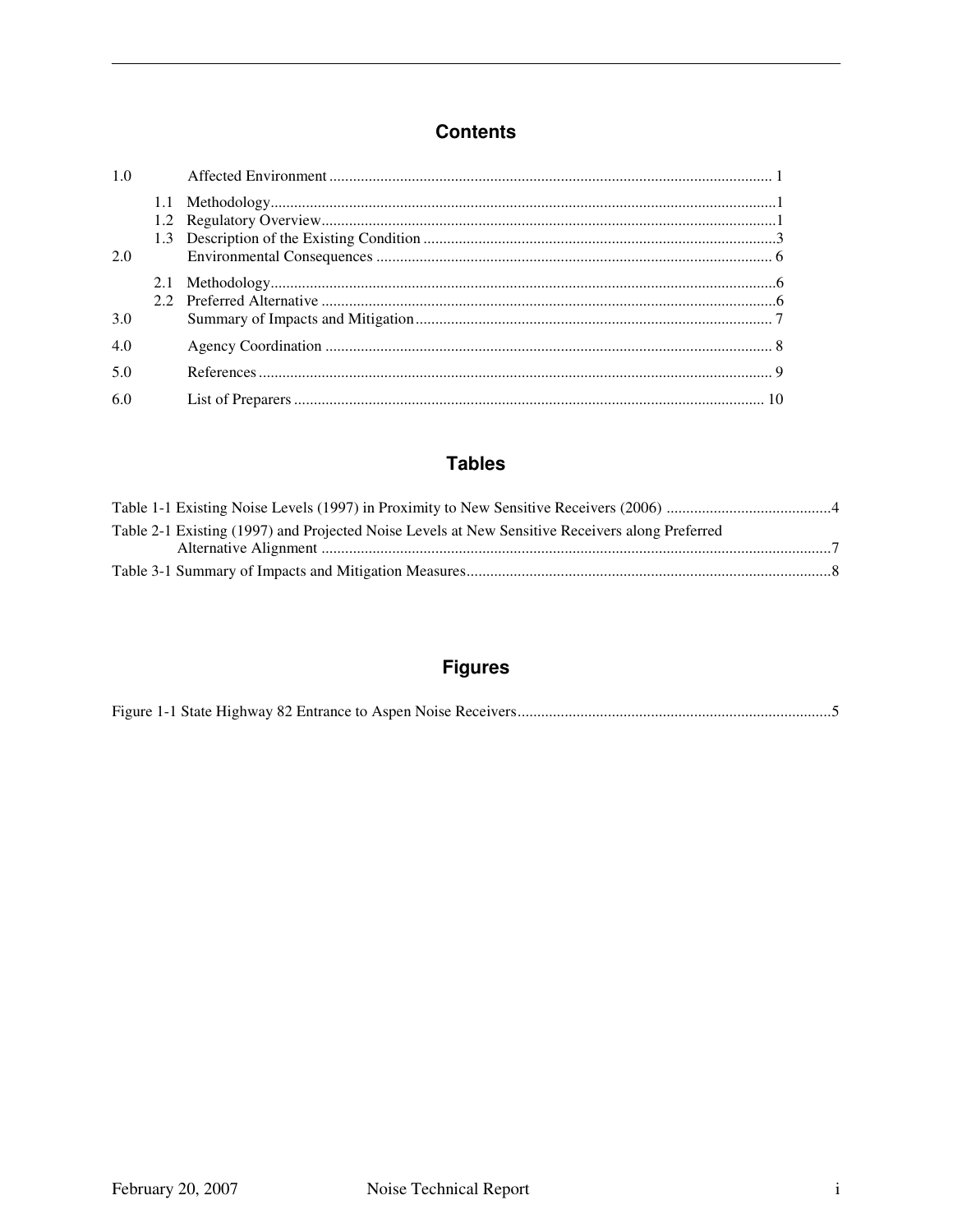### **1.0 Affected Environment**

This report provides a reevaluation of the noise analysis presented in the 1997 State Highway 82/Entrance to Aspen Final Environmental Impact Study (FEIS) for the Preferred Alternative selected in the Record of Decision (ROD) issued in August 1998.

The study corridor defined for noise and vibration at the time of publication of the FEIS and ROD was the State Highway 82 corridor from approximately the Buttermilk Ski Area to Rubey Park.

#### **1.1 Methodology**

At the time of the FEIS and ROD, the affected environment was characterized in terms of land use according to FHWA and CDOT established guidelines defining Noise Abatement Criteria (NAC) for maximum acceptable traffic noise levels. The purpose of the assessment done in 1997 was to compare the noise levels at sensitive noise receptors (called "receivers" in the FEIS) to established criteria and, where potential impacts were identified, to estimate if effective noise mitigation can be provided. For the reevaluation, current land uses along the Preferred Alternative's alignment were compared to the land uses in 1997. New sensitive receivers were identified according to the FHWA and CDOT guidelines. The locations of the noise receivers identified in the FEIS were compared to the locations of the new sensitive receivers (residences) to estimate potential noise impacts to the new receivers, because these receivers are in close proximity to receivers identified in the FEIS within the commercial core of Aspen.

#### **1.2 Regulatory Overview**

Since the FEIS was published in 1997, 23 CFR Part 772 – Procedure for Abatement of Highway Traffic Noise and Construction Noise has been updated. Updated sections that would apply to implementation of the Preferred Alternative include the following:

- In April, 2004, FHWA released the Federal Highway Administration Traffic Noise Model (FHWA TNM) Version 2.5, to make both acoustical and user improvements to the FHWA Highway Traffic Noise Prediction Model contained in FHWA-RD-77-108 model. Stamina 2.0 Noise Modeling Program was the most current version in 1997. The FHWA TNM has been required for use in all new traffic noise analyses for Federal-aid highway projects that begin after October 14, 2004. Existing noise at each 1997 receiver was determined by field measurements or with the STAMINA 2.0 computer model, which was based on the FHWA method for predicting noise generated by constant speed traffic at that time.
- The updated definition of Type I Projects (one of the project types that require noise analysis) under 23 CFR 772is as follows: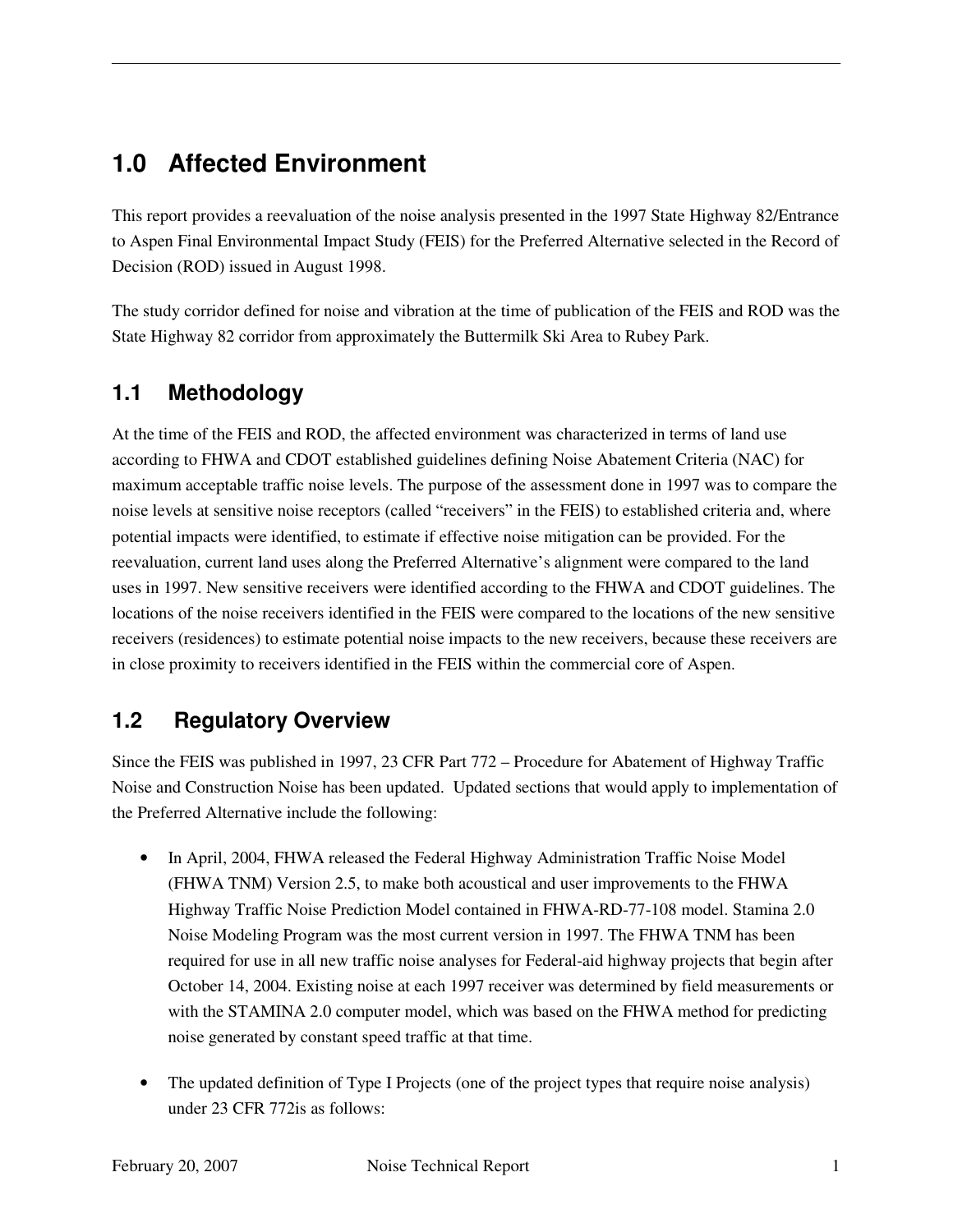A Type I project is a project that consists of a proposed Federal or Federal-aid highway project for the construction of a highway on a new location or the physical alteration of an existing highway which significantly changes either the horizontal or vertical alignment or increases the number of through traffic lanes.

Pursuant to requirements set forth by the FHWA, CDOT Noise Analysis and Abatement Guidelines provide the procedural and technical requirements for the evaluation of highway project traffic noise and consideration of noise mitigation alternatives where noise impacts are identified. *Colorado Department of Transportation Noise Analysis and Abatement Guidelines* issued December 1, 2002, supersede the February 1, 1995 guidelines that were in effect during the preparation of the FEIS and ROD. The FHWA Type I Projects definition, as above, was adopted by CDOT.

The CDOT Noise Abatement Criteria (NAC), which are based on FHWA Noise Abatement Criteria (23 CFR 772) have not changed since the publication of the FEIS. FHWA's maximum allowable noise level is 67 decibels (dBA) for residential/recreational areas, and 72 dBA for commercial areas. Colorado defines a noise impact as being 1 dBA below the noise abatement criterion, and mitigation must be evaluation for receivers at or above 66 dBA for residential/recreational areas and 71 dBA for commercial areas. An increase of 10 or more dBA from the existing noise level is also considered an impact for which mitigation must be evaluated.

The CDOT Noise Analysis and Abatement Guidelines address noise impact assessments done after a project ROD is issued, such as in the case with the Entrance to Aspen. Section 2.5 of the Guidelines, Project Timing, states that, "Each state highway agency is required to identify when the public is officially notified of the adoption of a location of a proposed highway project. CDOT, within the scope of these guidelines, defines the "date of public knowledge" as the date in which the final environmental project document (Categorical Exclusion, Finding of No Significant Impact, or Record of Decision) is approved. After this date, CDOT will be responsible for analyzing changes in traffic noise impacts, but will not be required to provide noise abatement for new development which occurs adjacent to the proposed highway project. Decisions concerning such noise abatement are left to the local government agencies and private developers." Therefore, this reevaluation identifies new development that will potentially be affected by the Preferred Alternative, but does not recommend mitigation in addition to that identified in the ROD. $<sup>1</sup>$ </sup>

Pitkin County Chapter 6.36 Noise Abatement was updated in 1999. The 1999 updates to section 6.36.090 related to noise created by categories of motor vehicles, and includes the distance from the center of the

 $\overline{a}$ 

 $<sup>1</sup>$  As described in Section 1.3, all new noise receivers (residential units) identified in this reevaluation are within the</sup> commercial core and are proximate to numerous other receivers identified in the FEIS and ROD. Therefore, although the Guidelines do not require that impacts to new receivers be mitigated after the issuance of a Record of Decision, implementation of the mitigation outlined in the 1998 ROD would by default also benefit these new receivers because of their proximity to other receivers where mitigation will be implemented.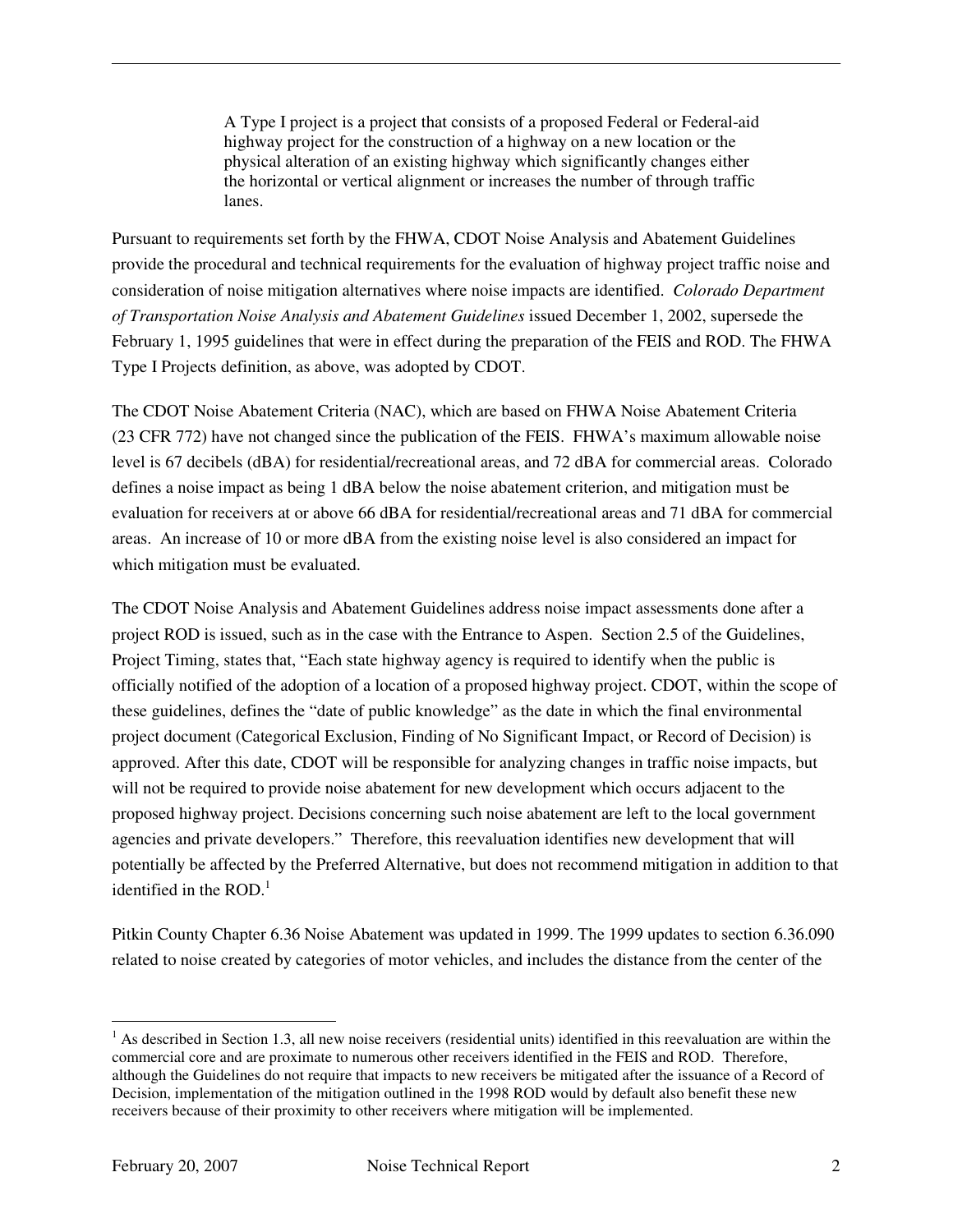lane of travel at which noise is to be measured (50 feet). Construction noise is also regulated by Pitkin County and City of Aspen ordinances.

### **1.3 Description of the Existing Condition**

Roadway noise is the dominant source of noise in the study area. Existing and projected noise levels at sensitive receivers are identified in the FEIS for the Modified Direct Alignment (which is the alignment of the Preferred Alternative selected in the 1998 ROD). The FEIS states that current (1997) noise levels along the Modified Direct Alignment are generally below 60 dBA outside of the city core, and levels further into the City of Aspen are generally below 64 dBA (FEIS, page V-46). For this reevaluation, existing noise levels along the study corridor are assumed to be approximately the same today as those reported in the FEIS, because traffic levels have been maintained within the corridor at virtually the same level as 1993-1994.<sup>2</sup> Therefore, the only part of the study corridor addressed in this reevaluation is the area in which new sensitive receivers have been constructed since publication of the ROD.

New housing units (sensitive receivers) have been constructed within the corridor of the Preferred Alternative since the 1998 ROD. A total of 26 new residences have been built within approximately 100 feet of the project since 1998.

- Twelve multiple-family dwelling units, built in 2000, are located on the southeast corner of North 7th Street and West Main Street (719 West Main Street). As a result, twelve more households would be added to those identified as affected by the project by the 1997 FEIS (Christenson 2006a).
- Two new condominium buildings located within 100 feet of the project are part of the Bavarian Inn development. They are addressed 102–108 North 8th Street and 814–822 West Main Street, and were constructed in 2003 and sold in 2004. These deed-restricted buildings contain a total of 12 units (Christenson 2006b). As a result, twelve more households would be added to those identified as affected by the project by the 1997 FEIS.
- Two other new residences are located within 100 feet of the project. These townhouses were built in 2004 and are located at 101 South 7th Street and 103 South 7th Street. They are not deedrestricted, and no relocations or displacements are anticipated.

All new sensitive receivers in the study corridor built since the 1998 ROD are between approximately  $7<sup>th</sup>$ Street and 8<sup>th</sup> Street, in close proximity to other residential units that were identified as sensitive receivers in the FEIS. Table 1-1 shows the existing noise levels measured in 1997 in this area of the study corridor, and the approximate location of new sensitive receivers in relation to them. The locations of the 1997 receivers and the new receivers are shown in Figure 1-1.

<sup>&</sup>lt;sup>2</sup> See Traffic Characteristics and Safety Technical Report, and System Management Technical Report, State Highway 82/Entrance to Aspen (FHWA and CDOT, November 2006a and 2006b, respectively) for more detail.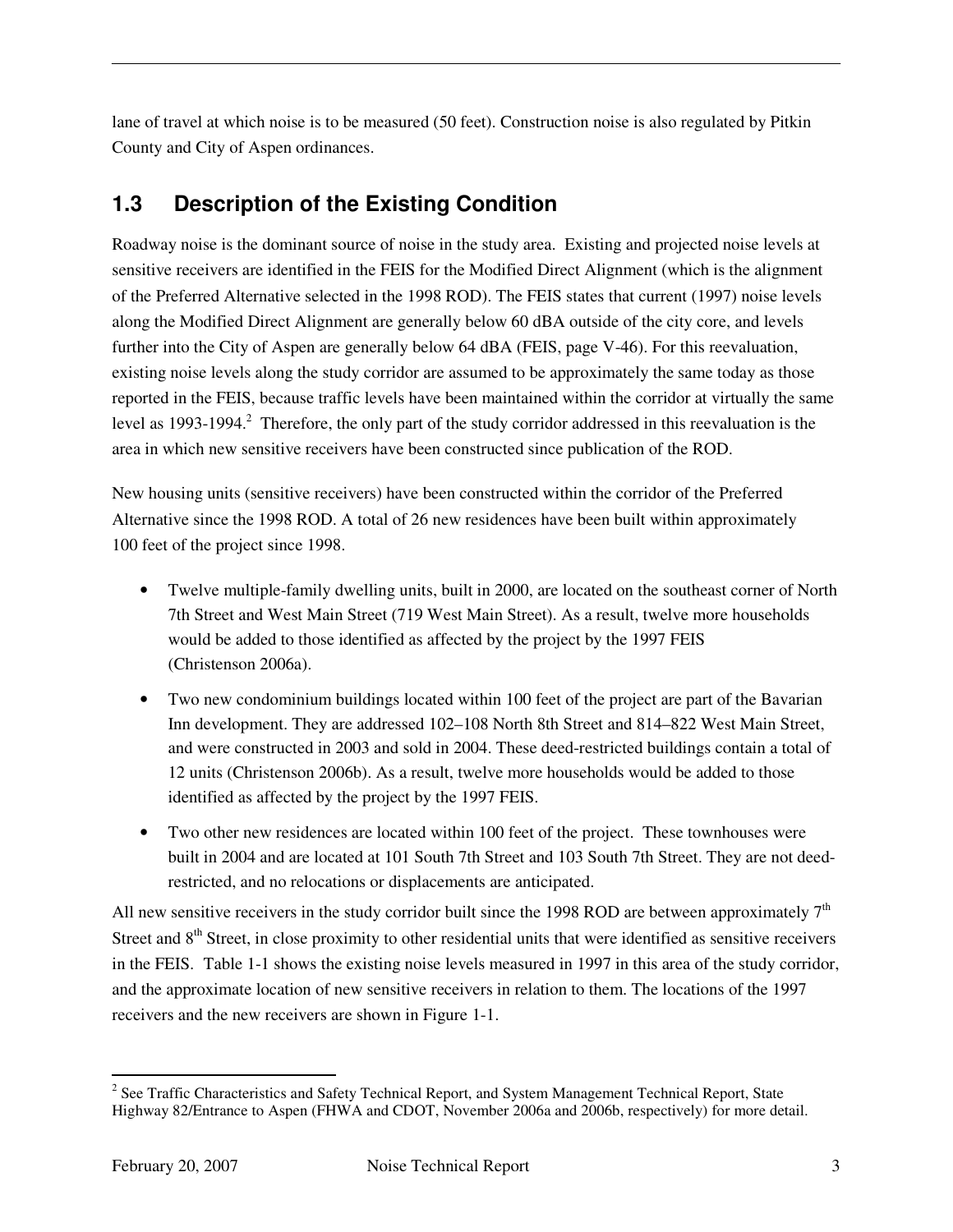| <b>1997 Receivers</b><br>(see Figure 1-1) | 1997 Noise Level<br>(dBA) | <b>New Sensitive Receivers in</b><br><b>Proximity to 1997 Receivers</b><br>(see Figure 1-1) |  |
|-------------------------------------------|---------------------------|---------------------------------------------------------------------------------------------|--|
| 17                                        | 60.5                      | $A = 102$ 108 N. 8th Street<br>(4-unit building)                                            |  |
|                                           |                           | $B = 814 - 822$ W. Main Street<br>(8-unit building)                                         |  |
| 20                                        | 62.0                      | $C = 101$ S. 7th Street (townhouse)<br>$D = 103$ S. 7th Street (townhouse)                  |  |
| 23                                        | 61.0                      | $E = 719$ W. Main<br>(12-unit building)                                                     |  |

**Table 1-1 Existing Noise Levels (1997) in Proximity to New Sensitive Receivers (2006)** 

Source: FEIS (CDOT 1997) and Noise Impacts Report (CDOT 1995)

Two components of the Preferred Alternative have been constructed since the publication of the FEIS and ROD: (1) Owl Creek Road and West Buttermilk Road have been relocated to create a new, signalized intersection with State Highway 82 near the Buttermilk Ski Area; and (2) the roundabout at the Maroon Creek Road intersection has been completed.

In addition, the Maroon Creek Bridge Replacement Project is currently under construction, scheduled for completion by spring of 2008. This project is being constructed as a bridge replacement without any increase in roadway capacity. However, it will accommodate the Entrance to Aspen Preferred Alternative in the future by removing the center median and re-striping for two general-purpose lanes and two exclusive bus lanes (see the Introduction to the Technical Report Volume for more detail).

The intersection of Truscott Drive and State Highway 82 was completed in 2001. While this intersection is not part of the Entrance to Aspen Project, its configuration accommodates the alignment for the east approach to the Maroon Creek Bridge Replacement Project.

A transportation easement across the Marolt-Thomas Open Space was conveyed from the City of Aspen to CDOT in August of 2002, as part of land exchange and mitigation agreements between CDOT and the City of Aspen and Pitkin County. (Refer to Appendix A and B in the 1998 Record of Decision for details of the open space conveyance agreements and mitigation commitments.)

None of the actions to date described above are in the area of new sensitive receivers within the study area, so project activities to date have had no effect on the noise analysis done for this reevaluation.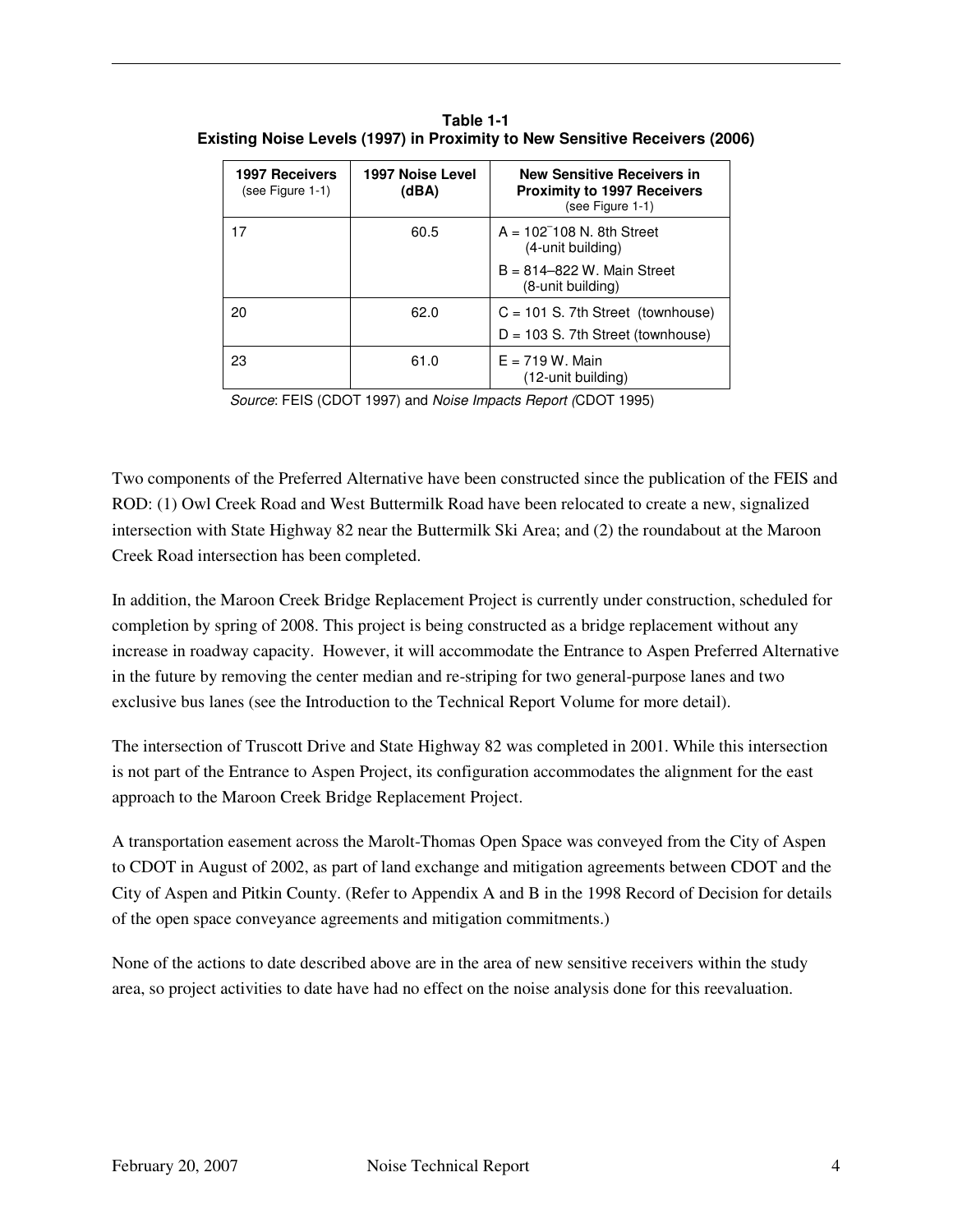

**Figure 1-1 State Highway 82 Entrance to Aspen Noise Receivers**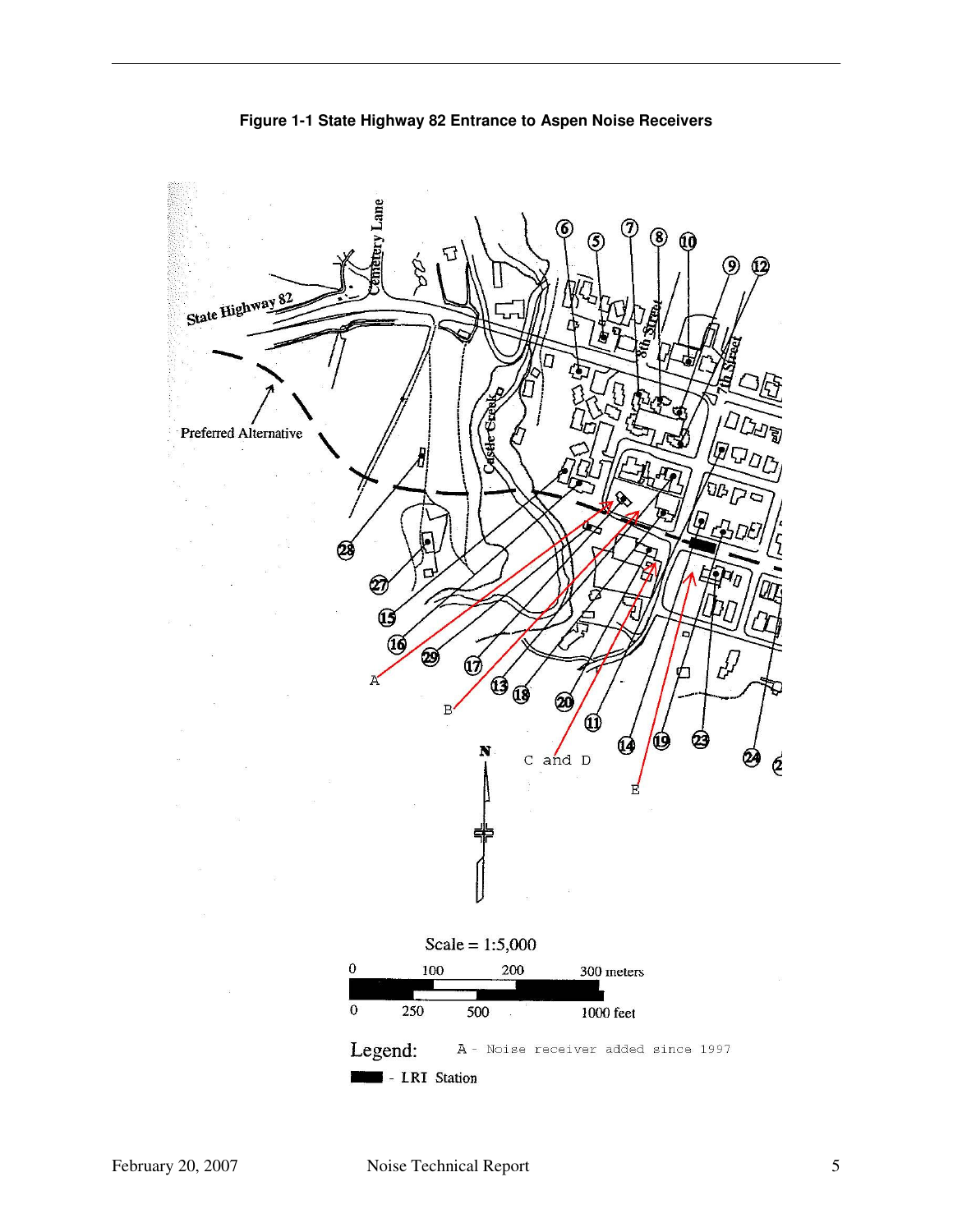### **2.0 Environmental Consequences**

#### **2.1 Methodology**

Residential units constructed within the study corridor since the 1998 ROD are all within the city core and in close proximity to other residential units assessed in the FEIS. Therefore, the locations of the new receivers were compared to the locations of receivers potentially affected by noise from the proposed project as reported in the *Noise Impacts Report* (August 1995), the FEIS (1997), and the ROD (1998). The new units were assigned the same impact levels as proximate receivers identified in the FEIS.

#### **2.2 Preferred Alternative**

The noise analysis done for the EIS was based on noise generated from three sources: highway/transit vehicles, the proposed LRT, and proposed transit stations. The noise model used to forecast noise impacts accounted for all of these, particularly where more than one source would be present. Model inputs include vehicle speeds, traffic volume, LRT frequency, distance between receivers and vehicles, vehicle type, station location, and existing noise barriers such as fences. LRT warning horns contribute substantially to noise level projections in some areas, generally adding between 1 and 3 dBA depending on existing noise levels and proximity to sensitive receivers (CDOT 1995).

Noise levels for the first phase of the Preferred Alternative selected in the ROD (the exclusive bus lane phase) were projected to be lower than those with the LRT system in place (CDOT 1995), due in part to the warning horn noise associated with the LRT. This assumption remains valid, and noise levels in the bus phase may be even lower in the future with the integration into the bus fleet of new, hybrid buses. These vehicles operate approximately ten times more quietly than traditional buses (Kenyon, 2006). Approximately 10 percent of the existing (2006) bus fleet consists of hybrid buses, and additional vehicles have been ordered.

Table 2-1 shows the estimated noise levels from the Preferred Alternative at the new sensitive receivers in the study corridor, based on the LRT system in place, with and without LRT warning horns being used. As described above in Section 2.1, the new receivers were assigned the noise levels of the closest receiver evaluated in the FEIS. As shown in the table, existing noise levels along the Preferred Alternative's alignment are below 67 dBA in the area of the new receivers. Noise levels would exceed the NAC for all of the new receivers, but would be reduced to below the NAC with mitigation outlined in the FEIS and ROD. As stated in Section 1.2, mitigation is not required for development constructed after the ROD; however, because the new receivers are located directly proximate to original receivers where mitigation was required, these new receivers will benefit from the mitigation described in the FEIS and ROD for the receivers in this area (see Section 3.0 for mitigation measures).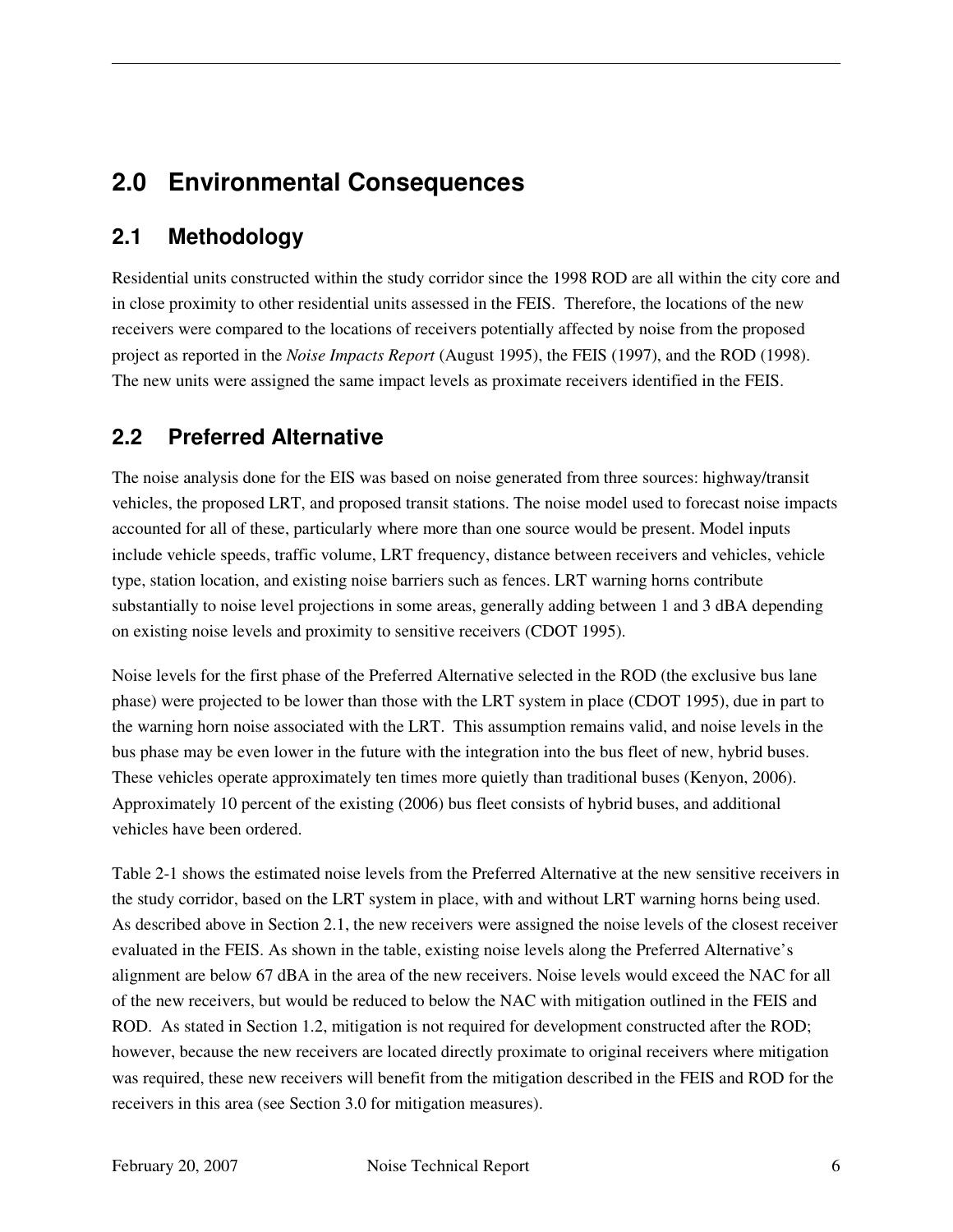**Table 2-1 Existing (1997) and Projected Noise Levels at New Sensitive Receivers along Preferred Alternative Alignment** 

| 1997<br><b>Receivers</b><br>(see Figure 1-1) | <b>Existing</b><br>(1997)<br><b>Noise</b><br>(dBA) | 2030* Noise<br>with LRT:<br>with horn<br>(without)<br>horn) | 2030* Noise<br>with LRT<br>with<br>mitigation | New sensitive receivers in vicinity of<br><b>1997 receivers</b> (see Figure 1-1)                        |
|----------------------------------------------|----------------------------------------------------|-------------------------------------------------------------|-----------------------------------------------|---------------------------------------------------------------------------------------------------------|
| 17                                           | 60.5                                               | 69<br>(62)                                                  | 62                                            | $A = 102$ 108 N. 8th Street<br>(4-unit building)<br>$B = 814 - 822$ W. Main Street<br>(8-unit building) |
| 20                                           | 62.0                                               | 68<br>(68)                                                  | 62                                            | $C = 101$ S. 7th Street (townhouse)<br>$D = 103$ S. 7th Street (townhouse)                              |
| 23                                           | 61.0                                               | 70<br>(68)                                                  | 63                                            | $E = 719$ W. Main<br>(12 unit building)                                                                 |

\*Source: FEIS (CDOT 1997) and Noise Impacts Report (CDOT 1995). See text below for explanation of 2015 and 2030 projections.

The projected noise levels in the FEIS were for the year 2015. These same noise levels are shown in Table 2-1 for the year 2030, because the updated traffic projections done for this Reevaluation show that traffic levels in 2030 will be slightly below those previously projected (in the FEIS) for 2015. This is largely due to traffic management (TM) measures implemented by the City of Aspen to reduce traffic volumes in the downtown area, as well as the limited capacity of the roadway to accommodate additional vehicles. See *Traffic Characteristics and Safety* and *System Management* Technical Reports for more detail (FHWA and CDOT, 2007a and 2007b, respectively).

Construction noise from any future construction associated with the Preferred Alternative must comply with Aspen and Pitkin County ordinances pertaining to construction noise. These requirements are outlined in Section 3.0 as mitigation for construction impacts.

### **2.0 Summary of Impacts and Mitigation**

Impacts are summarized below in Table 4-1 as identified in both the FEIS and this reevaluation. Mitigation measures listed in the table are those from the 1998 ROD, and would be implemented for the Preferred Alternative selected in the ROD. Regarding LRT warning horn noise, the ROD states that, "This may be mitigated by using a quieter horn, or replacing the horn with flashing lights." (ROD, page 35 of 37). Transit warning systems continue to evolve (e.g., a number of communities have established "quiet zones", and research continues on balancing noise with safety). Therefore, during final design of the LRT system in the future, it is expected that additional options for reducing warning horn noise may be available for consideration.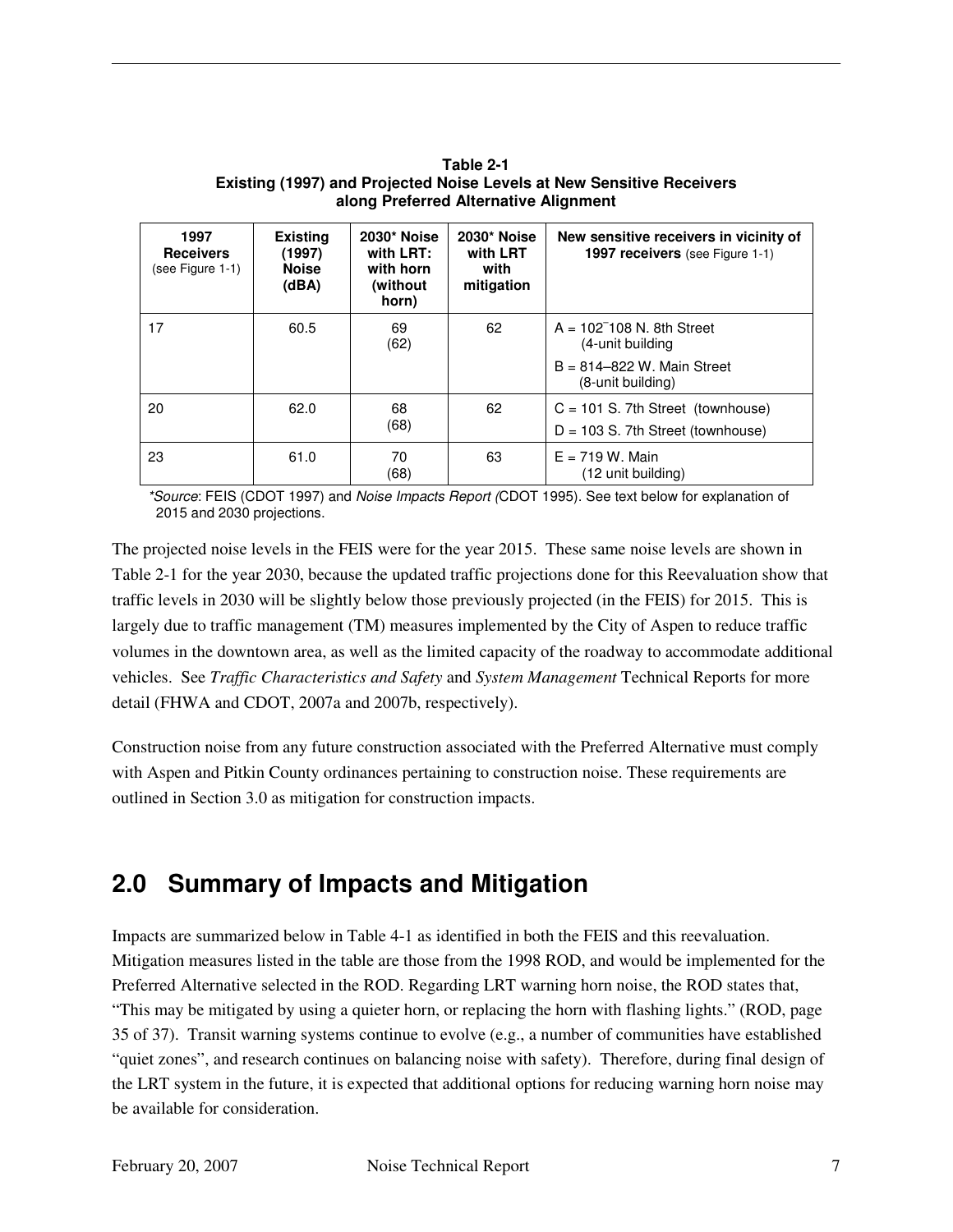| <b>Topic</b> | <b>FEIS Impact</b>                                                                                                                                               | <b>Reevaluation Impact</b>                                            | <b>Mitigation Measures</b>                                                                                                                                                                                                                                                                                                                     |
|--------------|------------------------------------------------------------------------------------------------------------------------------------------------------------------|-----------------------------------------------------------------------|------------------------------------------------------------------------------------------------------------------------------------------------------------------------------------------------------------------------------------------------------------------------------------------------------------------------------------------------|
| <b>Noise</b> | <b>Construction</b><br>Construction noise will vary<br>depending on the activities                                                                               | 26 new residential units<br>have been constructed in<br>the corridor. | Restrict noisy construction to<br>the daylight hours.<br>Require an appropriate/good                                                                                                                                                                                                                                                           |
|              | involved. The noise is<br>anticipated to exceed<br>90 dBA for short durations in<br>some instances.                                                              |                                                                       | condition muffler on all<br>equipment.                                                                                                                                                                                                                                                                                                         |
|              | <b>Operations and</b><br><b>Maintenance</b><br>Residences and businesses                                                                                         |                                                                       | Use a quieter LRT warning<br>horn, or replace the horn with<br>flashing lights.                                                                                                                                                                                                                                                                |
|              | in the downtown area will be<br>impacted by noise when the<br>LRT warning horn is used.                                                                          |                                                                       | A noise barrier has been<br>modeled in the vicinity of the<br>east landing of Castle Creek<br>Bridge to the intersection of<br>7 <sup>th</sup> Street and Main. During<br>final design, a noise analysis<br>will be conducted. Any form of<br>noise barrier will be approved<br>by area residents or business<br>owners prior to construction. |
|              | Noise impacts of the<br>Preferred Alternative will<br>affect the recreational<br>qualities of the Marolt-<br>Thomas Property and the<br>Holden Smelting Complex. |                                                                       | A cut-and-cover tunnel and<br>berms will be at the Marolt-<br>Thomas Property. Some<br>remaining noise impacts are<br>likely to remain, however, they<br>will not interfere to a<br>significant degree with the<br>qualities that make the<br>resources valuable.                                                                              |

**Table 3-1 Summary of Impacts and Mitigation Measures** 

### **3.0 Agency Coordination**

The Roaring Fork Transportation Authority (RFTA) provided information on the hybrid buses being added to its fleet, and their noise levels relative to traditional buses.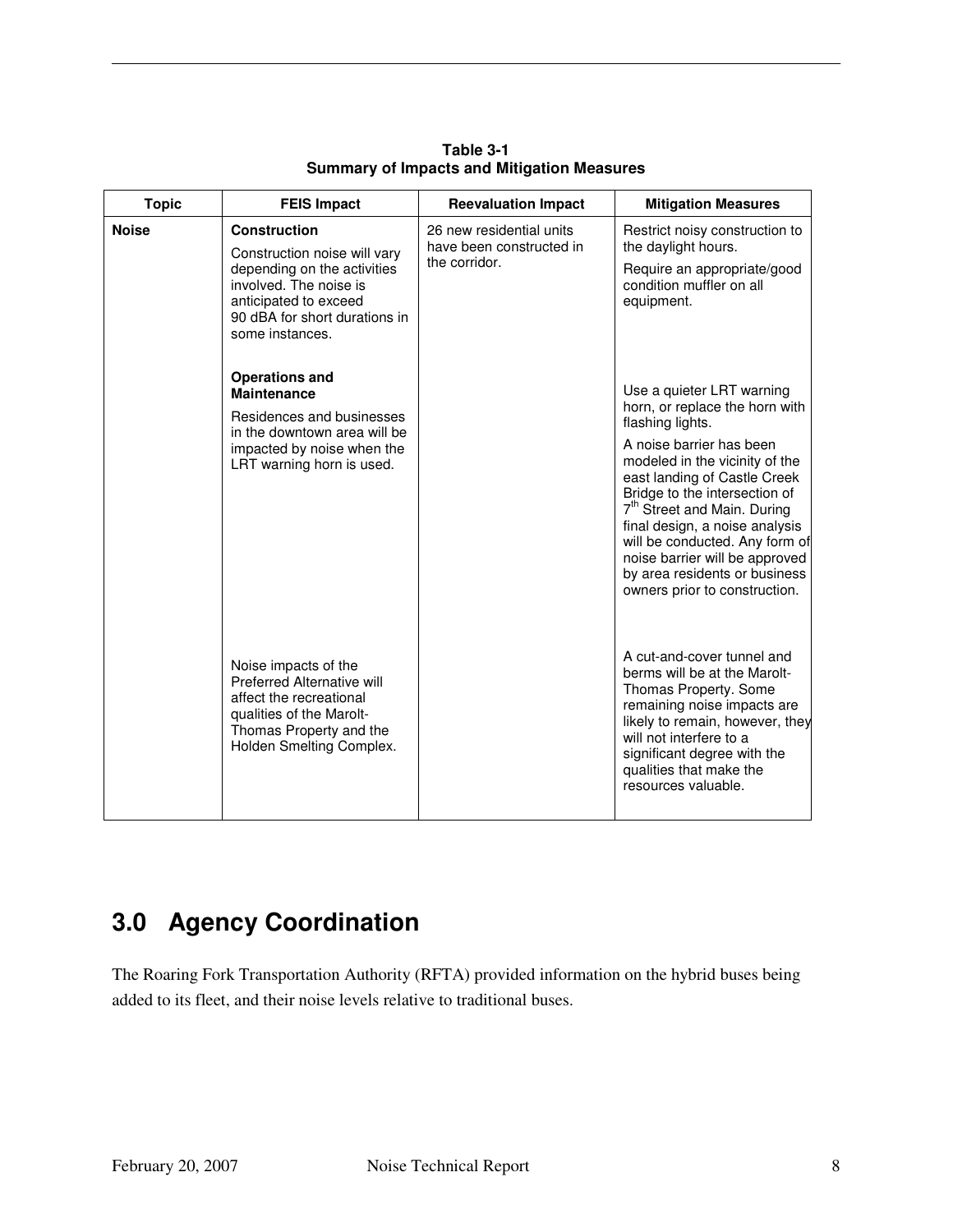### **4.0 References**

- Christensen, Cindy, 2006a. Aspen/Pitkin County Housing Authority, Cindy Christensen, Operations Manager, personal communication—telephone calls from Terri Morrell, August 1, 2006.
- 2006b. Aspen/Pitkin County Housing Authority, Cindy Christensen, Operations Manager, personal communication—telephone calls from Terri Morrell, October 27, 2006.
- City of Aspen, Maximum Noise Level by Zone District. No date. Web page http://www.aspenpitkin. com/depts/44/noise.cfm, accessed October 24, 2006.
- \_\_\_\_\_. City of Aspen Municipal Code, Title 18 Noise Abatement. No date. http://www.aspenpitkin. com/pdfs/depts/44/noiseordinance18\_04\_010.pdf, accessed October 24, 2006.
- 2006. City of Aspen and Pitkin County-GIS and Mapping, GISMO Address Search Tool, www.aspenpitkin.com/depts/46/gismoinstruct.cfm, http://205.107.51.230/ website/parcels/MapFrame.htm, accessed October 26, 1006.
- Colorado Department of Transportation (CDOT). 1995. *State Highway 82 Entrance to Aspen Draft Environmental Impact Statement Technical Reports*, Project STA 082A-008, August 1995. [*Noise Impacts Report*, August, 1995, Centennial Engineering, Inc.]
- \_\_\_\_\_. 1997. *State Highway 82 Entrance to Aspen Final Environmental Impact Statement and Section 4(f) Evaluation Volume 1* (FEIS), Project STA 082A-008, August 1997.
- \_\_\_\_\_. 1998. *State Highway 82 Entrance to Aspen Record of Decision (ROD),* Project STA 082A-008, August 1998.
- \_\_\_\_\_. 2002, Noise Analysis and Abatement Guidelines, December 1, 2002.
- Federal Highway Administration (FHWA) and CDOT. November 2006a. Traffic Characteristics and Safety Technical Report, State Highway 82/Entrance to Aspen Environmental Reevaluation.
- \_\_\_\_\_. November 2006b. System Management Technical Report, State Highway 82/Entrance to Aspen Environmental Reevaluation.
- Kenyon, Kristin. 2006. Personal communication between K. Kenyon at Roaring Fork Transportation Authority (RFTA) and Lucy Bowen of HDR Engineering, July 11, 2006.
- National Archives and Records Administration. No date. Electronic Code of Federal Regulations, Title 23 Highways, Part 772-Procedures for Abatement of Highway Traffic Noise and Construction Noise [47 FR 29654, July 8, 1982; 47 FR 33956, Aug. 5, 1982, as amended at 61 FR 45321, Aug. 29, 1996; 70 FR 16710, Apr. 1, 2005], http://ecfr.gpoaccess.gov/cgi/t/text/text-idx?c=ecfr&sid= 3ecfd4573812ca81876f356518723d9b&rgn=div5&view=text&node=23:1.0.1.8.43&idno=23, accessed October 24, 2006.
- Pitkin County. No date. Pitkin County Code Title 6 Health and Safety, Chapter 6.36 Noise Abatement, http://www.aspenpitkin.com/pdfs/depts/12/county-noise-ord.pdf, accessed October 24, 2006.
	- \_\_\_\_\_. 2006. Pitkin County Assessor/Treasurer, Property Search database. www.pitkinassessor.org/assessor/ParcelMultipleResults.asp, accessed October 25, 2006.